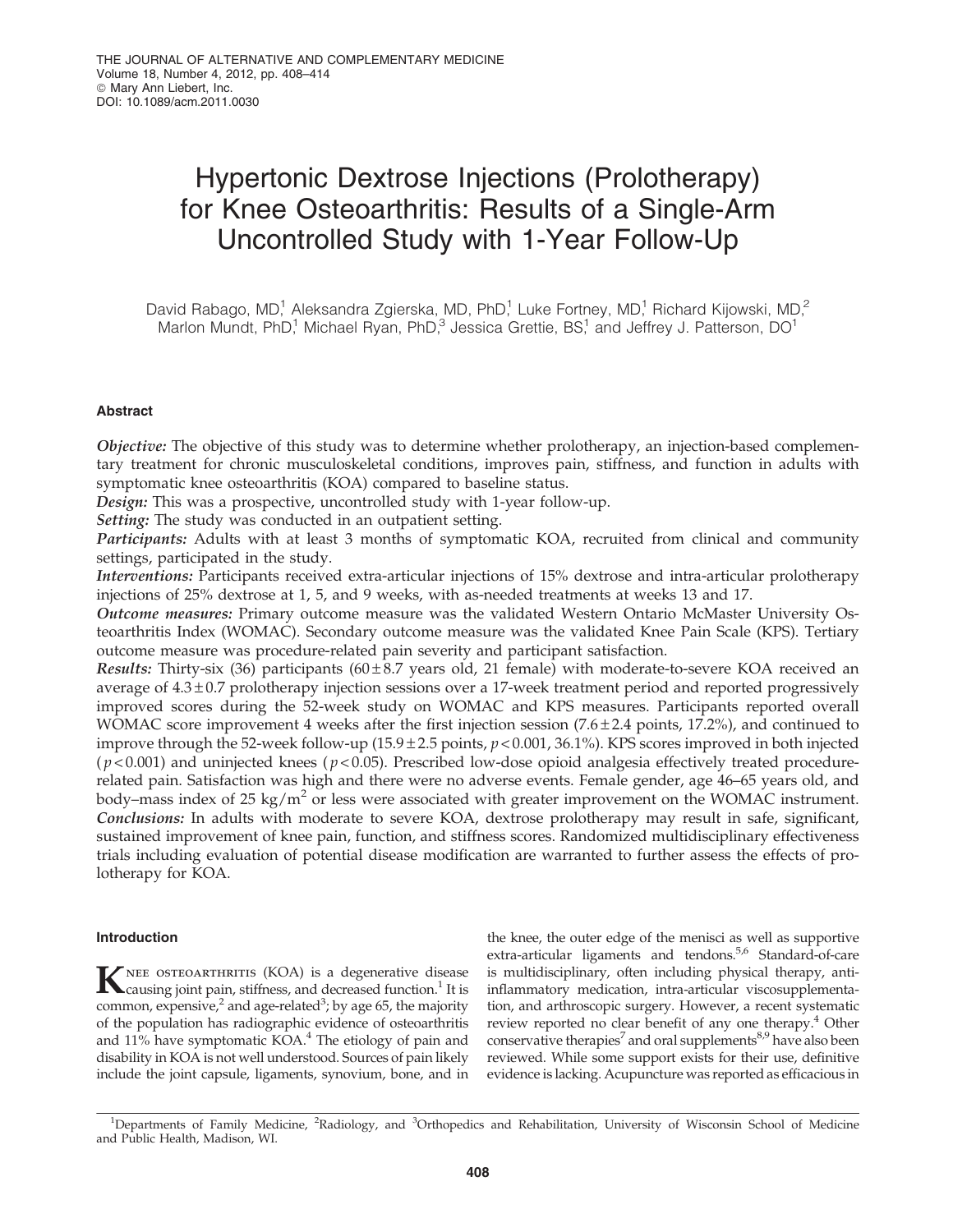a rigorous randomized controlled trial (RCT), though results were limited by substantial missing data and short follow-up period.<sup>10</sup> In light of high prevalence and substantial impact on individuals and society, and lack of effective treatment, the Agency for Healthcare Research and Quality has called for new approaches to prevent and treat KOA.<sup>4</sup>

Prolotherapy is a complementary injection therapy for chronic musculoskeletal pain, including knee osteoarthritis  $(KOA)<sub>1</sub>$ <sup>11,12</sup> that has been hypothesized to stimulate healing of chronic soft-tissue injury. Hypertonic dextrose is a commonly used prolotherapy injectant.<sup>11</sup> A single randomized controlled trial (RCT) reported significant improvement in KOA pain scores when treated with prolotherapy<sup>13</sup>; however, the effectiveness of prolotherapy for KOA using validated measures has not been assessed. Therefore, a prospective uncontrolled pilot study was conducted to test the hypothesis that dextrose prolotherapy improves knee pain, function, and stiffness compared to baseline status in participants with symptomatic moderate to severe KOA.

## Methods

The study protocol was approved by the University of Wisconsin Institutional Review Board.

#### Eligibility criteria and participant recruitment

Adults 40–76 years old were enrolled and followed from July 2004 to July 2008. They were recruited from University of Wisconsin Sports, Rehabilitation and Family Medicine clinics, prior control groups of an ongoing RCT assessing prolotherapy for KOA and the community. Inclusion criteria were a diagnosis of KOA based on clinical criteria for KOA defined by the American Rheumatological Association, $14$ identification by a radiologist of KOA on an existing knee radiograph within 5 years, tenderness of one or more anterior knee structures on physical examination conducted by the lead physician (DR), and moderate-to-severe knee pain for at least 3 prior months, defined by scoring ''3'' or more on the question ''What is the average level of your left/right knee pain over the last week?'' using a 0–6 ordinal response scale. Exclusion criteria included the following: pregnancy, significant comorbidity (including uncontrolled diabetes mellitus defined as glycosylated hemoglobin > 7.5%), anticoagulation therapy, history of, or planned, total knee replacement, prolotherapy or any other knee injection within the past three months, inflammatory or postinfectious knee arthritis, daily use of opioid pain medication, allergy or intolerance to study medication, lack of x-ray report of the affected knee or body– mass index (BMI) >  $45 \text{ kg/m}^2$ . Each knee was assessed separately for eligibility. Interested, eligible persons attended an informational meeting and gave informed consent.

## Outcome measures

The primary outcome measure was change in the total score of Western Ontario McMaster University Osteoarthritis Index (WOMAC), a validated quality-of-life instrument designed to evaluate KOA severity using pain, stiffness, and function subscales.<sup>15</sup> The WOMAC total score, constructed as the average of the three subscale scores, ranges from 0 to 100, with 100 indicating maximum (best) knee-related quality of life, and has been shown to be responsive to change. Minimal

clinical important differences on the WOMAC for KOA have been reported as 12%<sup>16</sup>-25%.<sup>17</sup> Secondary outcomes included the Knee Pain Scale (KPS), $^{18}$  a validated questionnaire assessing pain and function of the individual knee. KPS assesses pain frequency using a 0–4 Likert scale, and pain severity using a 0–5 Likert scale, with higher values indicating worse pain frequency/severity. KPS data were collected separately for each treated knee as well as for untreated knees to evaluate whether unilateral prolotherapy could have bilateral effects on knee pain scores. To the authors' knowledge, the minimal clinical important difference has not been published for the KPS. The WOMAC and KPS were collected in person and prior to any procedure at baseline, 5, 9, and 12 weeks, and by phone at 26 and 52 weeks postentry.

Tertiary outcomes included procedure-related pain severity and patient satisfaction. Participants reported pain levels on a 1–7 ordinal response scale immediately following and 2 days after a given injection session. Opioid medication use was recorded (yes/no). Participant satisfaction was assessed by the question ''Would you recommend the therapy you received in this study to others with KOA like yours?'' (yes/no). Participants were able to make brief qualitative comments about their treatment and clinical response.

Demographics, self-reported weight and height and severity of KOA-related findings on knee radiographs were collected at baseline to characterize the sample and to evaluate as covariates (age, gender, BMI, and x-ray-based KOA severity score) for statistical analysis. A fellowship-trained musculoskeletal radiologist (RK) using the 1–4 Kellgren-Lawrence KOA scoring system<sup>19</sup> evaluated existing, available knee radiographs. Among participants for whom existing radiographs were available and who also received injections on both knees, the more severe of the two radiographs was obtained.

### Intervention

Injections were performed at 1, 5, and 9 weeks postentry, with optional sessions at weeks 13 and 17, per physician (JJP) recommendations and participant preference. Participants were offered an optional single 5-mg oxycodone tablet for analgesia 30 minutes prior to injection. The injector ( JJP) examined the knee, marked tender anterior points, placed anesthetic skin wheals of 1% lidocaine and performed injections according to an existing protocol (Fig. 1).<sup>20</sup> Extraarticular injections were done ''on bone'' at major tender tendon and ligament insertions through up to 15 skin punctures using a peppering technique and placing a possible total 22.5 mL of solution. The single intra-articular injection was 6 mL of 25% dextrose using an inferomedial approach. Postinjection, participants were offered acetaminophen and eight 5-mg oxycodone tablets to use as needed for up to 1 week and were advised to have relative rest for 2–3 days, with progressive resumption of routine activity over 1 month. They were discouraged from using nonsteroidal antiinflammatory medications and from starting new therapies for knee pain during the study period.

## Analysis

Data were analyzed using  $SAS^{\circledast}$  9.1 statistical software (SAS Institute Inc., Cary, NC). Distributional data characteristics were assessed; primary and secondary continuous variables were normally distributed. Descriptive statistics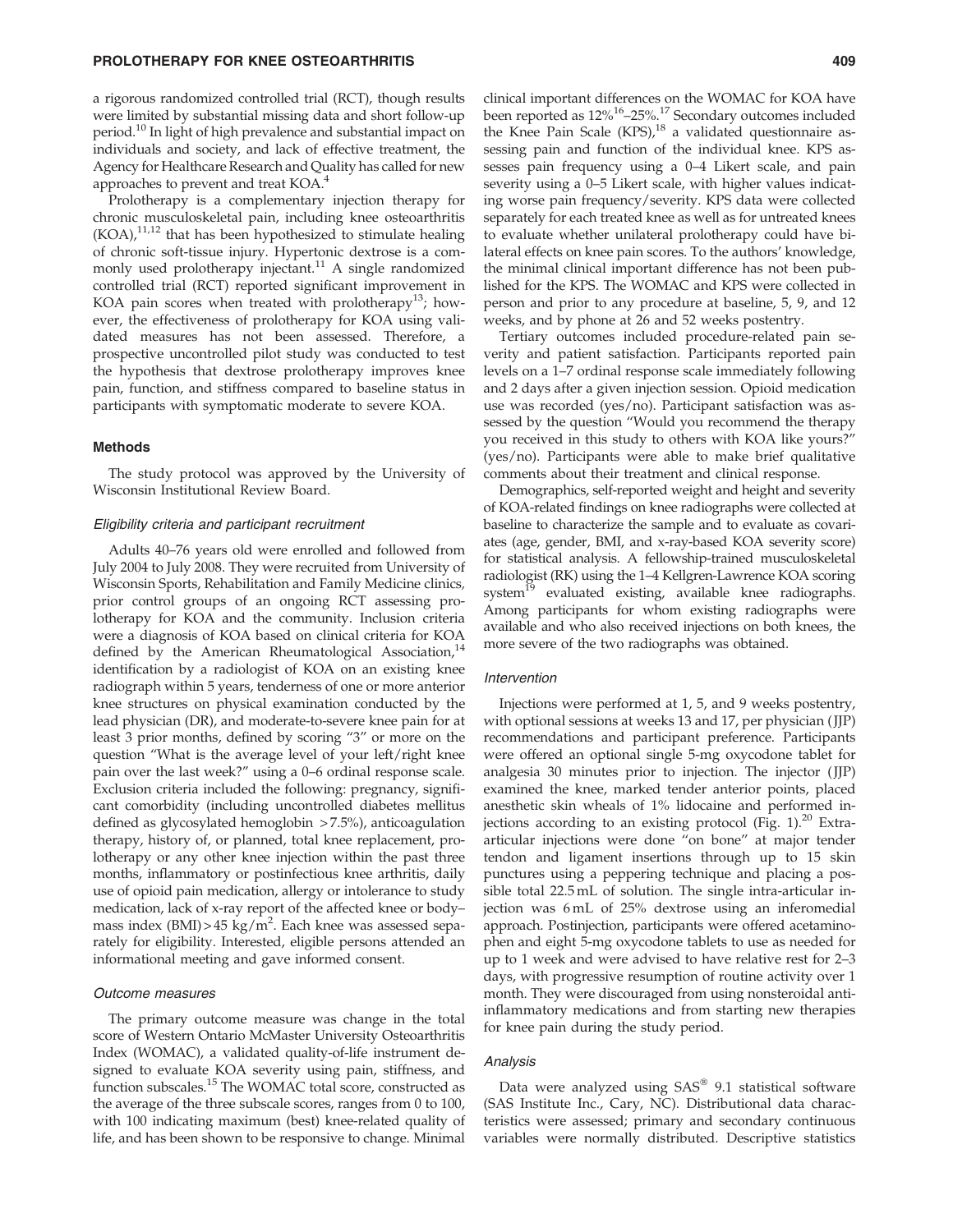# Δ

| <b>Injection</b> type |                                                           | <b>Solution</b>                                                                                                                                                     | <b>Injection Technique</b>                                                                                                                                                                                                                                                                                                                                                                                                                                                                                                                                    |  |  |  |  |
|-----------------------|-----------------------------------------------------------|---------------------------------------------------------------------------------------------------------------------------------------------------------------------|---------------------------------------------------------------------------------------------------------------------------------------------------------------------------------------------------------------------------------------------------------------------------------------------------------------------------------------------------------------------------------------------------------------------------------------------------------------------------------------------------------------------------------------------------------------|--|--|--|--|
| Intra-articular       |                                                           | 25% Dextrose:<br>5 mL 50% Dextrose<br>5 mL Lidocaine 1%                                                                                                             | 6.0 mL of 25% dextrose in a single injection was performed using an<br>inferomedial approach.                                                                                                                                                                                                                                                                                                                                                                                                                                                                 |  |  |  |  |
| Extra-articular       |                                                           | 15% Dextrose:<br>6.75 mL 50% Dextrose<br>4.5 mL 1% Lidocaine<br>11.25 mL 0.9% Saline                                                                                | Up to 15 sub-dermal injections were placed and 0.5 mL of 15% dextrose<br>solution was injected using a peppering technique with a 25-gauge<br>needle at each ligament-bone insertion. Each puncture site allowed for<br>placement of solution at as many as 3 ligament-bone insertions using the<br>technique of skin sliding (withdrawing the needle to just below the skin<br>and reinserting into an adjacent area without removing from the initial<br>puncture site) allowing for the peri-articular placement of up to 22.5 mL<br>of dextrose solution. |  |  |  |  |
| в                     | $\overline{2}$ .<br>3.<br>4.<br>Patella<br>5.<br>6.<br>7. | Medial Collateral Ligament<br>Pes Anserine attachment<br><b>Tibial Tuberosity</b><br>Coronary Ligaments<br>Lateral Collateral Ligament<br>Intra-articular injection | 5<br>3                                                                                                                                                                                                                                                                                                                                                                                                                                                                                                                                                        |  |  |  |  |

FIG. 1. A. Prolotherapy solutions and injection techniques. B. Injection locations (anterior right knee). Images © and courtesy of Primal Pictures Ltd.

were applied to describe outcomes at each time point; mean  $value \pm standard$  deviation (SD) was reported at baseline unless otherwise specified.

Repeated-measures analysis of variance compared baseline to follow-up WOMAC total and subscale scores and the subscales of the KPS (five time points over the 52-week follow-up period). Mean values ± standard error was reported for this analysis. The unit of analysis in the WOMAC model was the participant. Because WOMAC evaluates participant's KOA-specific quality of life regardless of the number of knees (one or two) affected, the analysis of the WOMAC scores was on a ''per participant'' basis, regardless of whether one or both knees were injected. In addition to the unadjusted repeated-measures analysis, covariate analyses were also conducted, based on interaction of the covariates with the time-related trend in the model. Separate covariate analyses were conducted for participant age, gender, BMI, race, education, income, tobacco use, diabetes, prior knee surgery, Kellgren-Lawrence severity, and duration of knee pain. Percent improvement in WOMAC scores was calculated as the percentage change in total WOMAC score from baseline to 52 weeks relative to the potential improvement obtainable (100 minus the baseline). The number needed to treat (NNT) to achieve a minimal clinical important difference of  $12\%$  on the WOMAC total score,<sup>16</sup> and to achieve overall improvement of 25% and 50% were calculated.

The unit of analysis for the KPS model was the individual knee. Because KPS assesses each knee separately (that is, each participant completes two KPS questionnaires at each time point: one per knee), the KPS scores for each knee were analyzed individually. If a participant had both knees treated, that participant accounted for two knees in the treated-knees model. A hierarchical repeated-measures model corrected the standard errors for the interaction between the reports on two knees by the same individual.

A separate repeated-measures model analyzed KPS scores for knees that were not treated during the study. The model included untreated knees for individuals who only received treatment on a single knee. The significance test for change from baseline is reported for WOMAC scores and for KPSassessed scores of treated and untreated knees. Two-tailed pvalue < 0.05 was established as a statistical significance level.

## **Results**

The recruitment and participation scheme is given in Figure 2. Thirty-eight (38) participants were enrolled. Two (2) participants withdrew consent after enrollment: 1 prior to injection due to scheduling difficulties and 1 after a single treatment session due to a herniated spinal disc unrelated to the study. Therefore, 36 participants were included in the analysis. Of these, 30 were recruited from community or outpatient clinics, and 6 from the former control groups of a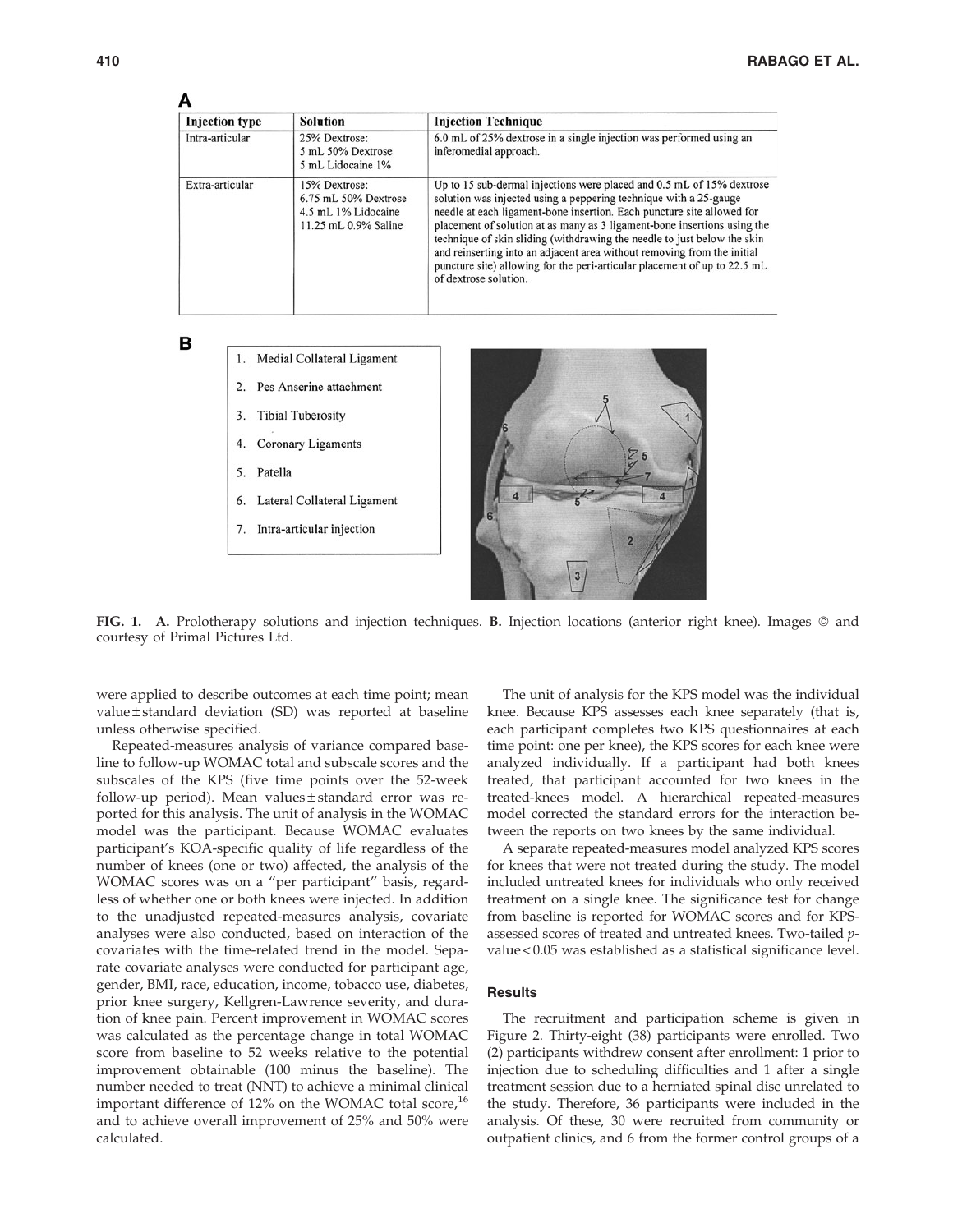

FIG. 2. Enrollment of participants and completion of the study. BMI, body–mass index; WOMAC, Western Ontario McMaster University Osteoarthritis Index; KPS, Knee Pain Scale.

prior prolotherapy RCT. The study sample  $(N=36;$  Table 1) consisted of white adults  $(60 \pm SD 8.7)$  years old, range 46–71 years), the majority of whom were women  $(N=21)$  and who reported BMI over 25 kg/m<sup>2</sup>. The reported duration of knee pain was  $81.2 \pm SD$  72.9 months (range: 3-360). Most participants had tried and failed one or more conservative measures. Thirty-one (31) radiographs were available for evaluation; 0 radiographs were available for 5 participants, and 1 for each of the remaining 31 participants.

## Prolotherapy intervention

Thirty-six (36) participants received an average of  $4.3 \pm 0.78$  prolotherapy sessions; 22 participants had both knees treated, contributing 44 knees to the KPS analysis. Fourteen (14) participants had only one knee treated. The total sample size for the WOMAC and KPS analyses of treated knees was therefore 36 participants and 58 knees, respectively. The sample size of the KPS analysis of untreated knees was 14.

## WOMAC

Repeated-measures analysis showed overall improvement in the total and subscale WOMAC scores (Table 2) during the study compared to baseline ( $p < 0.001$ ). The WOMAC scores progressively improved from baseline through 5, 9, and 12 weeks. Although a slight dip in the scores was noted at 24 weeks, they recovered by 52 weeks by which time participants reported a  $36.1\%$  (15.9 $\pm$ 2.5 points) improvement in the overall WOMAC score ( $p$ <0.001). Covariate analysis showed that female gender ( $p = 0.05$ ), age (46–65 years old,  $p = 0.04$ ), and a BMI $\leq$ 25 kg/m<sup>2</sup> ( $p$ =0.04) were associated with greater improvement in WOMAC scores. Improvement in the WOMAC scores was not related to the participant recruitment source, number of received injection sessions, injection of one or both knees, duration of KOA pain, prior KOA therapies, tobacco TABLE 1. BASELINE SUBJECT  $(N=36)$  CHARACTERISTICS

|             | Number $(\%)$                                                                                                           |  |  |
|-------------|-------------------------------------------------------------------------------------------------------------------------|--|--|
|             | 21 (58%)                                                                                                                |  |  |
| 60 (8.7)    |                                                                                                                         |  |  |
|             |                                                                                                                         |  |  |
|             | 7(20%)                                                                                                                  |  |  |
|             | $11(31\%)$                                                                                                              |  |  |
|             | $17(49\%)$                                                                                                              |  |  |
| 81.2 (72.9) |                                                                                                                         |  |  |
|             |                                                                                                                         |  |  |
|             |                                                                                                                         |  |  |
|             | 8(22%)                                                                                                                  |  |  |
|             |                                                                                                                         |  |  |
|             | 13 (36%)                                                                                                                |  |  |
|             |                                                                                                                         |  |  |
|             | 15(43%)                                                                                                                 |  |  |
|             |                                                                                                                         |  |  |
| 4(12%)      |                                                                                                                         |  |  |
| 7(21%)      |                                                                                                                         |  |  |
|             | 2(6%)                                                                                                                   |  |  |
| 55.9(3.1)   |                                                                                                                         |  |  |
| 57.9 (17.5) |                                                                                                                         |  |  |
|             | 51.7 (23.0)                                                                                                             |  |  |
|             |                                                                                                                         |  |  |
|             |                                                                                                                         |  |  |
|             | knees                                                                                                                   |  |  |
|             |                                                                                                                         |  |  |
|             |                                                                                                                         |  |  |
|             |                                                                                                                         |  |  |
|             |                                                                                                                         |  |  |
|             | 8(22%)                                                                                                                  |  |  |
|             | 23(64%)                                                                                                                 |  |  |
|             | 15 (42%)<br>20 (61%)<br>58.1 (17.0)<br>Treated Untreated<br>knees<br>2.60 (0.90) 1.64 (1.24)<br>2.08 (0.92) 1.19 (1.10) |  |  |

<sup>a</sup>Percentage does not add up to 100 due to participants' varied use of conventional therapies.

Existing knee radiographs were obtained for the more severely affected injected knee in each participant. Percentage does not add up to 100 due to missing data on five baseline knee radiographs.

SD, standard deviation; BMI, body–mass index; WOMAC, Western Ontario McMaster University Osteoarthritis Index; KPS, knee pain scale; OA, osteoarthritis.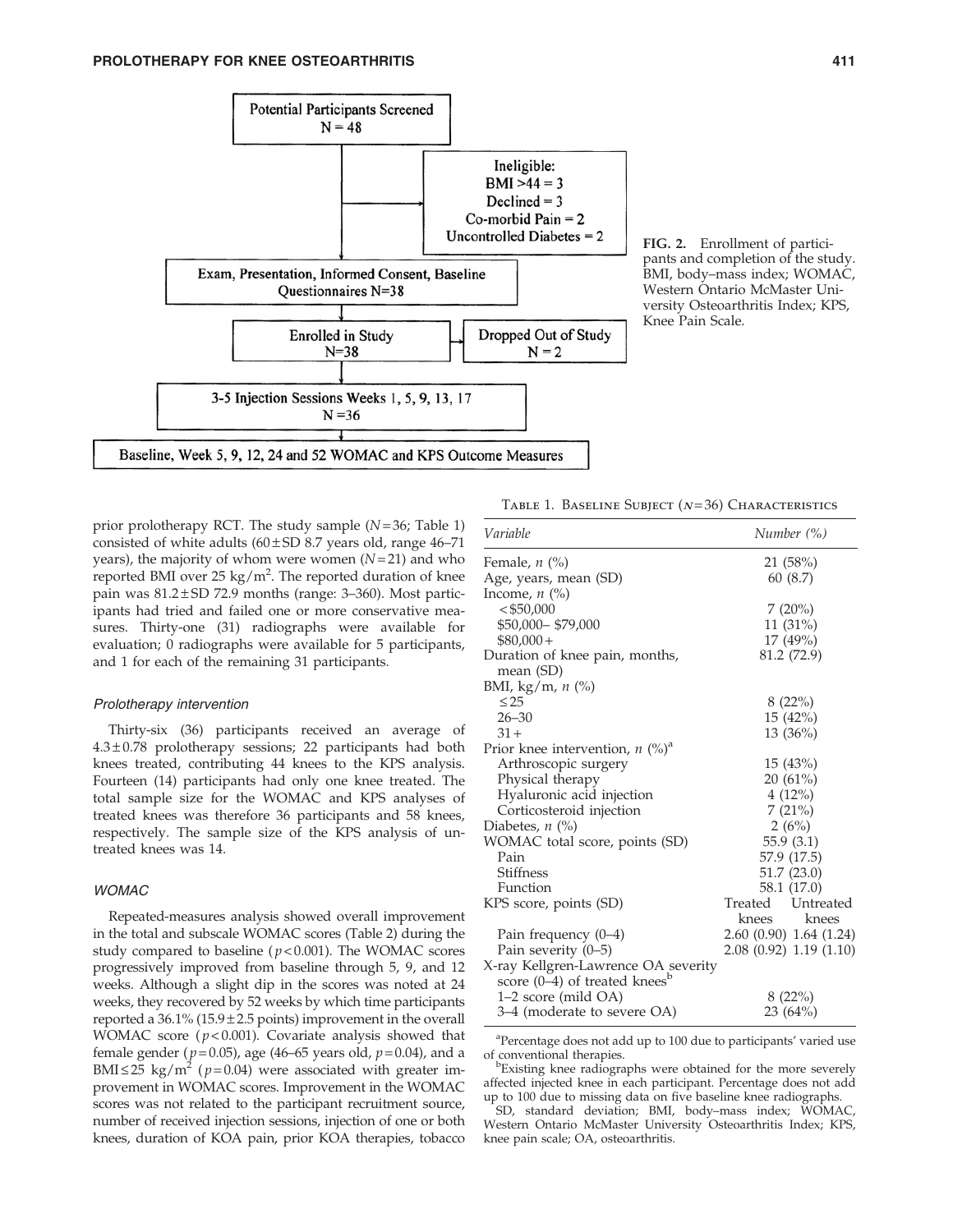|                                         | Score                       | Change in score compared to baseline |                  |                   |                   |                   |                            |
|-----------------------------------------|-----------------------------|--------------------------------------|------------------|-------------------|-------------------|-------------------|----------------------------|
| Measure                                 | <b>Baseline</b><br>$(n=36)$ | Wk 5<br>$(n=36)$                     | Wk 9<br>$(n=36)$ | Wk 12<br>$(n=33)$ | Wk 24<br>$(n=35)$ | Wk 52<br>$(n=34)$ | $p-$<br>Value <sup>a</sup> |
| Total and change in WOMAC score<br>(SE) | 55.9 $(3.1)$                | $+7.6(2.4)$                          | $+11.6(2.4)$     | $+15.9(2.5)$      | $+13.9(2.5)$      | $+15.9(2.5)$      | ${}_{< 0.001}$             |
| % Total score improvement               | NA                          | 17.2%                                | 26.3%            | $36.1\%$          | 31.5%             | $36.1\%$          |                            |
| WOMAC subscale scores (SE)              |                             |                                      |                  |                   |                   |                   |                            |
| Pain                                    | 57.9(3.0)                   | $+8.1(2.6)$                          | $+10.8(2.6)$     | $+15.3(2.6)$      | $+14.6(2.6)$      | $+14.0(2.6)$      | ${}_{< 0.001}$             |
| % Pain score improvement                | <b>NA</b>                   | $19.2\%$                             | $25.7\%$         | 36.3%             | 34.7%             | 33.3%             |                            |
| <b>Stiffness</b>                        | 51.7(3.3)                   | $+5.6(3.4)$                          | $+10.4(3.4)$     | $+15.6(3.5)$      | $+11.8(3.4)$      | $+16.5(3.4)$      | ${}_{< 0.001}$             |
| % Stiffness score improvement           | NA                          | $11.6\%$                             | 21.5%            | 32.3%             | 24.4%             | $34.2\%$          |                            |
| Function                                | 58.1 (2.9)                  | $+9.3(2.3)$                          | $+13.6(2.3)$     | $+16.9(2.4)$      | $+15.4(2.4)$      | $+17.1(2.4)$      | ${}_{0.001}$               |
| % Function score improvement            | ΝA                          | $22.2\%$                             | 32.5%            | $40.3\%$          | 36.8%             | $40.8\%$          |                            |

Table 2. Change in WOMAC Scores Compared to Baseline Status

<sup>a</sup>Significance (p-value) is reported for overall treatment effect (repeated-measures model).

WOMAC, Western Ontario McMaster University Osteoarthritis Index; Wk, week; SE, standard error; NA, not applicable.

use, or diabetes. Improvement in WOMAC scores at 52 weeks was also not associated with pretreatment Kellgren-Lawrence scores (18.7 point improvement for participants with Kellgren-Lawrence scores of 1–2 and 11.7-point improvement for participants with Kellgren-Lawrence scores of 3–4;  $p=0.09$ ). The NNT to achieve the minimal clinical important difference of  $12\%$ <sup>16</sup> was 1.3; the NNT to achieve more robust overall improvements of 25% and 50% were 1.7 and 3.9, respectively. Thirty-eight percent (38%) of the participants achieved a 50% or greater improvement in the total WOMAC score at 52 weeks. The WOMAC score of 4 participants worsened over the 52-week study period, with no covariates being predictive. Qualitative comments revealed that three of these participants engaged in early strenuous physical activity after two or more prolotherapy treatment sessions. Overall, 15 participants reported engaging in strenuous physical activity earlier than recommended after clinical improvement at one or more points during the study.

## KPS

Similar to the WOMAC, KPS scores improved progressively through the 52-week study period (Table 3;  $p < 0.001$ ) in injected knees ( $n = 58$ ), regardless of the number of knees injected. Participants reported less severe baseline KOA pathology in uninjected knees  $(n=14)$  but interestingly, reported a statistically significant improvement in KPS scores even in the uninjected knees for both pain frequency (50%,  $p < 0.001$ ) and severity (43%,  $p = 0.001$ ) at 52 weeks (Table 3).

#### Procedure-related pain, satisfaction, and safety

As expected, all participants experienced self-limited postinjection pain, with 68% reporting oxycodone use prior to injections (''premedication'') and 45% reporting oxycodone use after the injections. Ninety percent (90%) of those using oxycodone reported that it substantially decreased procedure-related pain. Participants reported that procedural pain waned by the second day after injection, from  $3.8 \pm 1.4$  points to  $3.1 \pm 1.4$  points on the 1–7 ordinal response pain severity scale. One (1) participant experienced local numbness distal to the knee that spontaneously resolved in 2 hours. Twenty-nine (83%) participants reported that they would recommend prolotherapy to patients with similar KOA. There were no adverse events.

|                                    | Treated knees $(N=58)^b$ |               | Untreated knees $(N=14)^b$ |               |  |
|------------------------------------|--------------------------|---------------|----------------------------|---------------|--|
|                                    | Pain frequency           | Pain severity | Pain frequency             | Pain severity |  |
| Baseline score                     | 2.60(0.13)               | 2.09(0.13)    | 1.64(0.2)                  | 1.19(0.22)    |  |
| Score change compared to baseline: |                          |               |                            |               |  |
| Wk 5                               | $-0.38(0.12)$            | $-0.39(0.12)$ | $-0.23(0.23)$              | $-0.08(0.25)$ |  |
| Wk9                                | $-0.59(0.12)$            | $-0.56(0.13)$ | $-0.78(0.23)$              | $-0.54(0.25)$ |  |
| Wk 12                              | $-0.85(0.12)$            | $-0.78(0.13)$ | $-0.74(0.25)$              | $-0.66(0.26)$ |  |
| Wk 24                              | $-0.78(0.12)$            | $-0.70(0.13)$ | $-0.94(0.24)$              | $-0.67(0.25)$ |  |
| Wk 52                              | $-0.91(0.12)$            | $-0.76(0.13)$ | $-0.82(0.23)$              | $-0.51(0.25)$ |  |
| % Improvement                      | 35%                      | 36%           | $50\%$                     | 43%           |  |
| $p$ -Values <sup>c</sup>           | < 0.001                  | < 0.001       | 0.001                      | 0.028         |  |

TABLE 3. CHANGE IN KPS SCORES COMPARED TO BASELINE FOR TREATED AND UNTREATED KNEES<sup>a</sup>

<sup>a</sup>Results are presented as mean score (baseline) or mean score change (weeks 5–52) (standard error).

b Twenty-two (22) participants had both knees treated (44 knees) and 14 participants had one knee treated (14 knees) for a total of 58 knees treated and 14 knees untreated.

Significance ( p-value) is reported for overall treatment effect (repeated-measures model).

KPS, knee pain scale; Wk, week.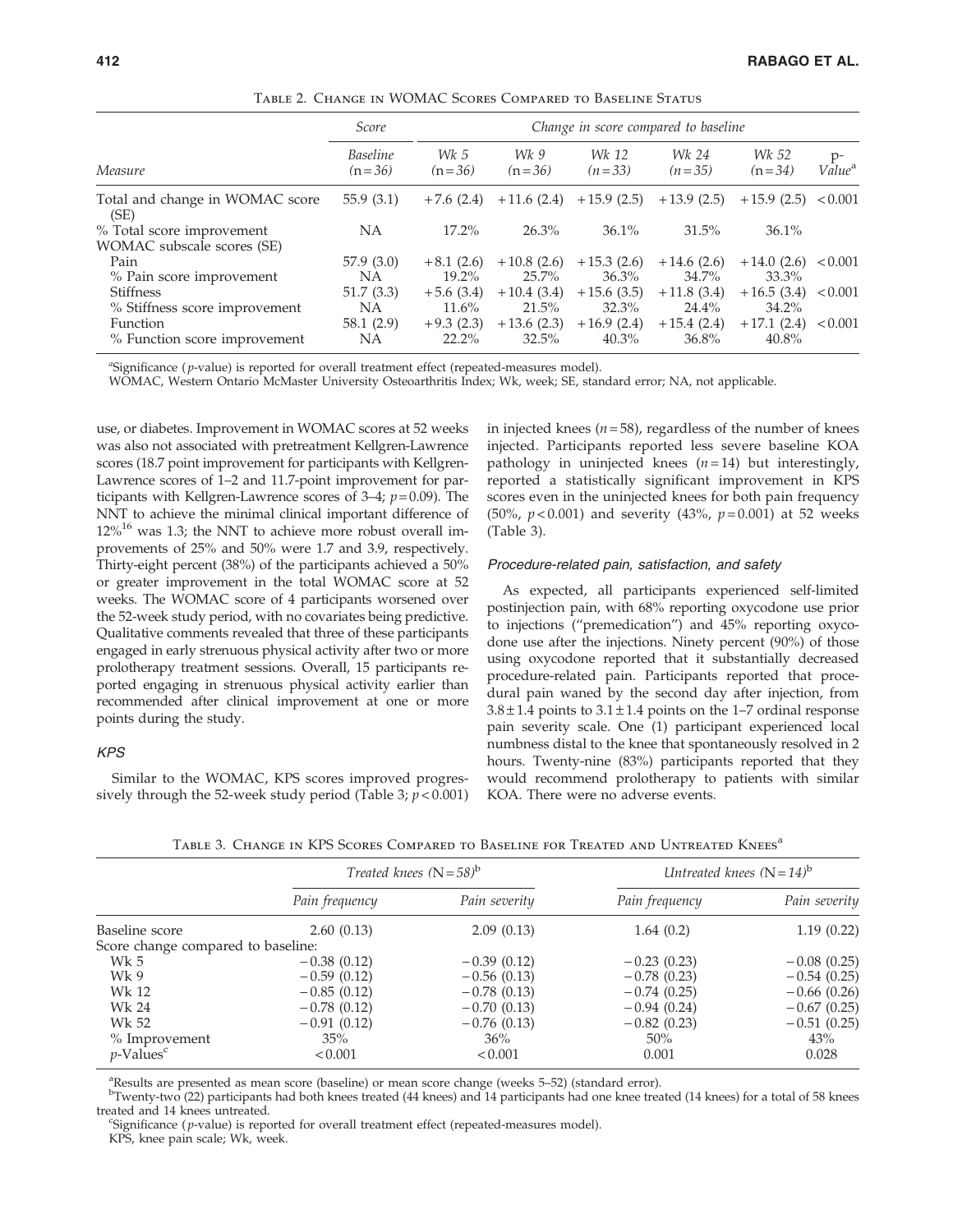## **Discussion**

This uncontrolled pilot study of participants with KOA found substantial, consistent improvement in knee pain, function, and stiffness at 52 weeks after treatment with prolotherapy. The 36% improvement on the validated WO-MAC measure exceeded reported minimal clinical important difference of  $12\%^{16}$ – $25\%^{17}$  on the WOMAC; 38% of participants exceeded 50% improvement at 52 weeks.<sup>21</sup> While improvement was generally progressive over 52 weeks, there was a slight dip in scores in both the WOMAC and the KPS at 24 weeks, perhaps because some participants overused their knees following substantial improvement in knee pain at one or more time points in the study. These results may therefore underestimate the potential effect of prolotherapy in patients who adhere to recommendations for a gentle return to activity or sport following prolotherapy. These results provide level 3B evidence<sup>22</sup> that prolotherapy may be an effective treatment for pain and disability related to KOA.

Participants also reported significantly improved KPS scores on *uninjected* knees. This may represent a reduction in compensatory mechanisms of the uninjected side. Individuals with KOA have reduced knee and hip motion (i.e., angular velocity in the sagittal plane) on the affected side relative to controls,<sup>23,24</sup> thus placing additional burden on the unaffected limb when trying to maintain a given walking speed.<sup>25,26</sup> This may result in overuse, pain, and disability of the contralateral knee. Participants may have needed to compensate less on the uninjected side as a result of postinjection improvement of the primarily affected knee, sparing it from overuse and improving bilateral knee function. Overall, WOMAC and KPS data suggest that prolotherapy may improve upon standard of care for KOA, given that most participants were refractory to prior therapeutic measures. Such positive change may improve quality of life in the near term and delay progression of KOA in the long term. Clinical improvement may accrue preferentially to those who are of normal weight, female, and middle-aged.

These effects are consistent with another prolotherapy study, though comparison is limited by different injection protocols and outcome measures.12 Direct comparison of these data to those in studies of hyaluronic acid injection and other conventional therapies is also difficult given the heterogeneity of reporting methods in many trials, but improvements of 20%–40% compared to baseline have been reported for conventional therapies and acupuncture.<sup> $4,8$ </sup>

Prolotherapy is an evolving modality gaining popularity in sport and family medicine, $11,27$  though its mechanism of action is unclear. Dextrose injections have been hypothesized to stimulate healing of chronically injured extra-articular and intra-articular tissue<sup>28</sup>; animal model studies reported increased inflammatory markers<sup>29</sup> and significantly enlarged cross-sectional area in medial collateral ligaments.<sup>30</sup> The potential of prolotherapy to stimulate release of growth factors favoring soft-tissue healing<sup>12,31</sup> and a positive neural effect have also been suggested. $32$  Needle trauma and volume expansion of local tissue may also produce a tissue-level effect.<sup>33</sup> The combined effect of dextrose-specific effects, needle trauma, and volume expansion may explain positive results in this study. The source of pain in KOA is multifactorial. Prolotherapy injections target multiple potential nociceptors, including the relatively avascular articular car-

tilage and richly innervated intra-articular and extra-articular tissue including periosteum, periarticular ligaments, periarticular muscle, synovium, and joint capsule $6,34$  and have been hypothesized to have intra-articular and extraarticular effects.<sup>11,12,27</sup>

#### Limitations and Strengths

Limitations of this study include small sample size and lack of comparison group. The assessment of participant satisfaction was indirect and subject to bias. Radiographs were not available for all participants, and the use of Kellgren-Lawrence criteria for baseline radiological assessment of KOA severity is controversial, given that scores have not been uniformly correlated to patient-centered outcomes. The Kellgren-Lawrence score, however, is likely to remain an important measure for gauging disease severity in symptomatic patients.<sup>35</sup> The enrollment of 6 participants who had completed a prior prolotherapy trial may have introduced bias, though participant recruitment source was not a significant covariate. Strengths include pragmatic assessment using validated, patient-oriented outcomes and robust, consistent results with minimal missing data.

#### Directions for Future Research

Determination of clinical utility of prolotherapy for KOA will require assessment in a larger randomized multidisciplinary effectiveness trial that includes biomechanical and imaging outcome measures to assess for potential disease modification.36,37

### **Conclusions**

Prolotherapy resulted in safe, significant, and sustained improvement on validated pain, function, and stiffness measures in participants with KOA. Prolotherapy performed by an experienced operator may be an appropriate therapy for selected patients with moderate-to-severe KOA who are refractory to conservative care.

## Acknowledgments

Grant support was provided by the National Institutes of Health, National Center for Complementary and Alternative Medicine grant number 5K23AT001879-02; and by the National Institutes of Health grant number K23AA017508-01A1. Clinical Trials Identifier: NCT00085722.

#### Disclosure Statement

No competing financial interests exist.

## References

- 1. Felson DT. Osteoarthritis of the knee. NEJM 2006;354: 841–848.
- 2. Gupta S, Hawker GA, Laporte A, et al. The economic burden of disabling hip and knee osteoarthritis (OA) from the perspective of individuals living with this condition. Rheumatology 2005;44:1531–1537.
- 3. Felson DT. Epidemiology of osteoarthritis. In: Brandt KD DM, Lohmander LS, eds. Osteoarthritis. Oxford, England: Oxford University Press, 2003:9–16.
- 4. Samson DJ, Grant MD, Ratko TA, et al. Treatment of primary and secondary osteoarthritis of the knee. Agency for